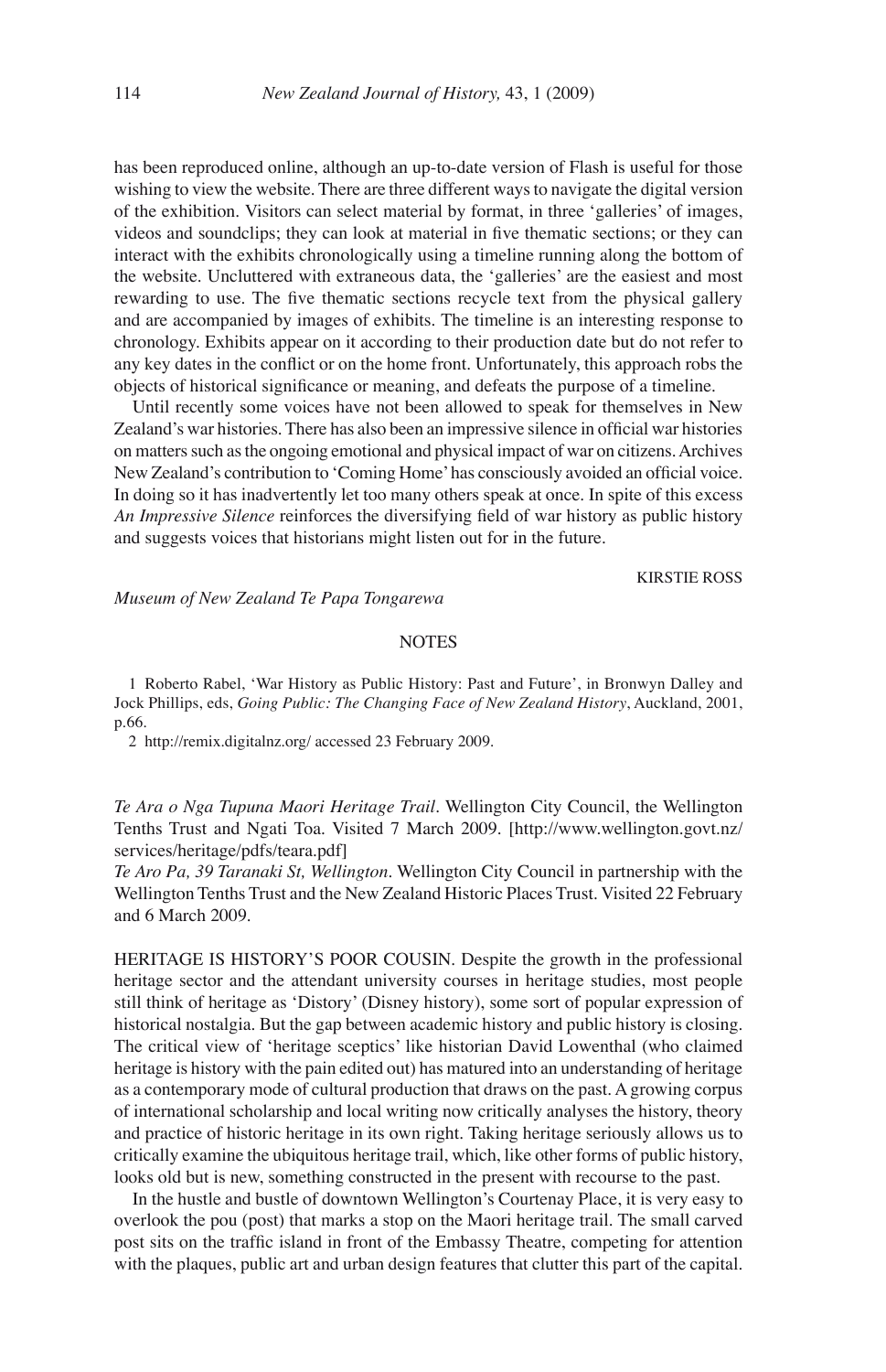On closer inspection we see the carved face and white feathers of Taranaki, which speak of a Maori history that predates European settlement. This indigenous heritage may be discovered by following the other red-painted carvings around the trail, *Te Ara o Nga Tupuna*, the pathways of the ancestors who explored, named and lived on the land called Te Upoko o Te Ika (the head of Maui's fish).

This driving trail, which starts at the modern Pipitea marae near the Railway Station and ends at Owhiro Bay on Wellington's wild south coast, takes about four hours and includes ancient pa, cultivations and other sites, buildings and cultural landscapes. Established by the Wellington City Council in 1996 in partnership with the Wellington Tenths Trust and Ngati Toa, the trail was expanded in 2006 to include the Maori presence in Waitangi Park on the waterfront and the newly discovered remnants of Te Aro pa in Taranaki Street. Making Wellingtonians aware of local Maori history is a laudable aim, not least because a knowledge of this history provides a context for understanding the current settlement of Treaty claims and the complex relationship between the Crown and Taranaki whanui, in particular Te Ati Awa as well as other iwi.

However, despite the interesting circumstances of the trail's development as an artifact of our bicultural present, overall it is quite disappointing. It was difficult to find out about the trail; the Information Centre had no brochures so I had to print one off the website. I doubt most visitors would go to this trouble. Following the trail and finding the sites was not easy, and for most people walking or driving past the pou or other markers there is very little to indicate what they are. In the absence of any consistent design or branding, information panels or indeed any interpretation at all, the sites fall a long way short of what should be expected from a stand-alone experience. Though they do not have artifacts or a captive audience as with a museum exhibit, the outdoor setting of historic places — standing in the very spot where history happened — has much to offer audiences hungry for a sense of place and identity.

Care must also be taken with Maori heritage not to replace old biases with new ones in the quest to provide an indigenous perspective. The content of the tour brochure, written by Matene Love, is a lumpy, not altogether digested mixture pulled together from tribal history, archaeological reports, maps and photographs, and the usual sources such as Elsdon Best and Leslie Adkins. This history is presented from an unashamedly iwi-centric perspective, and though the pre-1820s Ngai Tara and Ngati Ira do get a look in, it is clear that to the victor the spoils have gone, including the writing of history. Otherwise this Maori history of Wellington is mostly conventional, indeed old fashioned, and represents pre-European conflicts with little sense of late nineteenth-century interaction with encroaching Pakeha society, let alone the social history or material culture of the twentieth century. To an overseas tourist or a student, the impression is that Maori people lived in the distant past and do not play an important part in modern New Zealand life. There is little about Maori living in Wellington today, apart from the urban Pipitea marae dating from the 1980s (and the nearby monument to the Maori Battalion) and the extraordinary recycled marae built by Bruce Stewart in Island Bay in the 1970s. Both provide opportunities for interesting stories about cultural revival, art and literature, or protest and politics.

If the Maori heritage trail makes little impression on the cityscape, the same might be said for the latest addition to Wellington's Maori heritage sites — Te Aro pa. People walking up Taranaki Street might be forgiven for going right past the new interpretation centre, which looks like a shopfront and is announced only by a discreet sign. Opened in 2008, the display was a successful product of heritage management, which has unfortunately not been translated into the design.

The demolition of a Victorian building at 39 Taranaki Street, and the subsequent earthworks for a new apartment complex in 2005, led to the remarkable discovery of a portion of the old Te Aro pa. There was intense public interest in this fragment of the old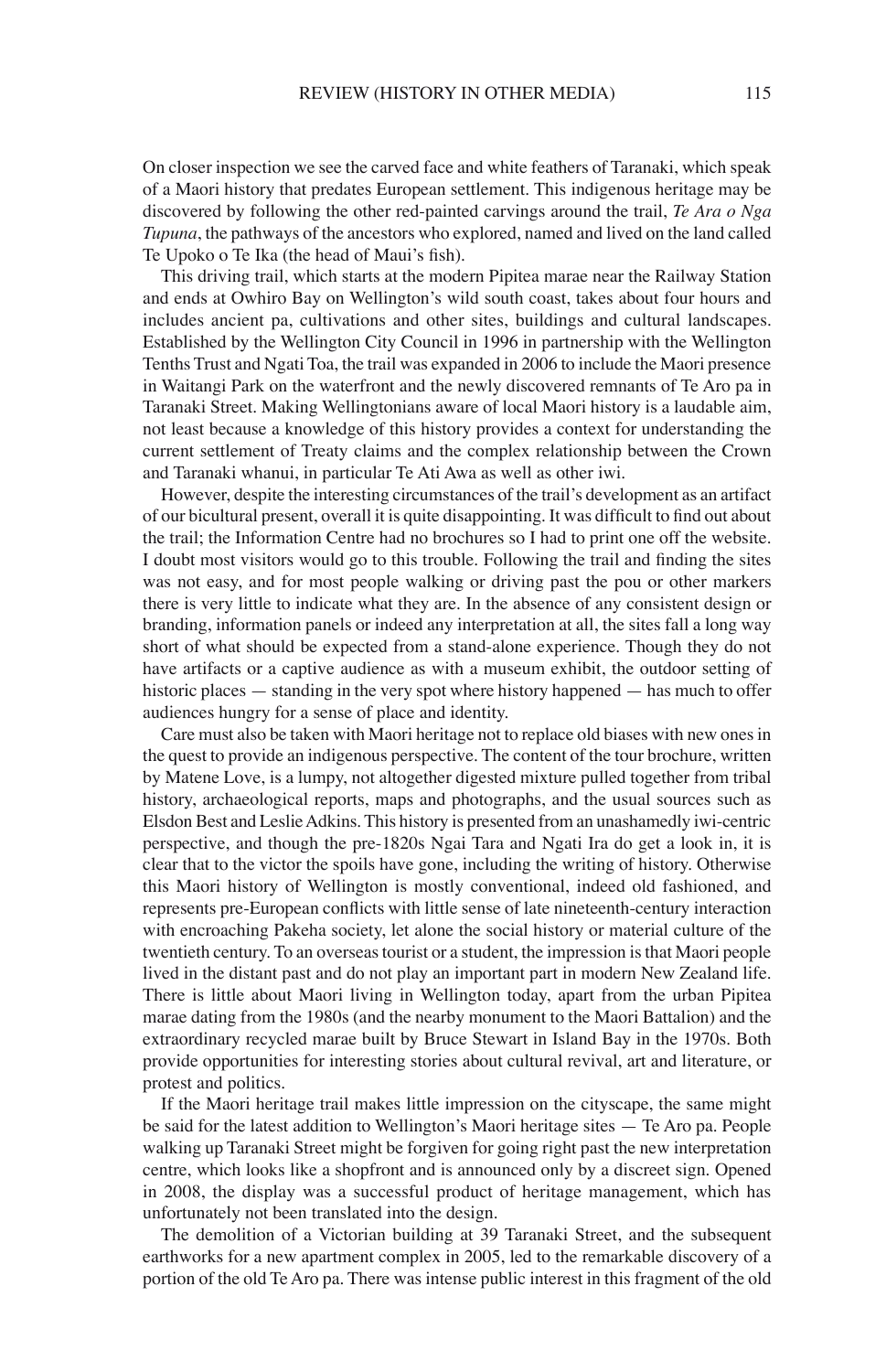settlement. Security staff had to be hired to protect the dig while the Council scrambled to do a deal with the developers, allowing them to exceed the height restriction for the building in return for installing a public display.

The fortified village of Te Aro was established by recently arrived Taranaki tribes in the 1820s. It numbered some 2000 inhabitants by the 1850s, but was empty within a few decades and eventually disappeared under the growing capital. The preservation and in-situ conservation of the whare was made possible by careful negotiations between the developer, local government, the Historic Places Trust and tangata whenua. A little of this story makes its way into the display, but overall the results are once again underwhelming. On entering the space, the visitor is confronted by a very plain room decorated with carvings, a graphic treatment on the walls and large images and text panels which do little to provide context for the display. In the floor are recessed pits containing the remains of the ponga logs of three whare, along with other surviving material such as shells and pottery.

Though the space is very perfunctory and has little atmosphere, three interpretation panels provide some information. They tell us about the origins of Te Aro pa, the changing face of Wellington, and describe the remains as a 'Matapihi ki Te Ao Tawhito' (window on to the past). The information presented here avoids the look of a 'book on a wall' through a largely successful synthesis of tribal history and the archaeological record, with a good use of images and layering of the text. The most detailed information appears at the railing where visitors can look into the pit and identify features of the 'layers of the past'. Here the dense information and scientific framework of urban archaeology jarred somewhat when juxtaposed with the Maori spiritual values associated with this tangible link to the ancestral past, which the Tenths Trust describe as 'precious taonga' (cultural treasures). I was left with many questions, and thought opportunities had been lost to explore the everyday lives of Maori living in Wellington in the mid-nineteenth century. The remaining artifacts suggest a changing lifestyle, a syncretic mix of Western and customary goods, and a culture that is very different to the idealized view of 'traditional Maori life' that persists to this day in the popular media. I was fascinated by the newspaper photograph from the 1920s of the 'last Maori to live in the pah' [sic] and wanted to know more about what his descendents thought about this place and their ancestors who lived here.

One of the most interesting aspects of this joint project is way that these Maori values about the living past sit (not always easily) alongside Pakeha notions of history. Despite the dissonance of these contrasting views, more is made of this conflict in academia — the history wars — than here at the coalface of heritage practice, where overlapping approaches to our entwined past open up constructive engagement rather than contested discourses. Though they might both provide food for thought, in the end the Te Aro pa display and the Maori heritage trail both get a poor report card that reads 'could do better'. Working with Maori to empower them to reclaim and interpret their own cultural heritage is a challenge, but it seems that heritage professionals dealing with Maori topics tread gingerly with 'sensitive' cultural content and could explore more creative strategies for presenting the past. Despite their good intentions, the poor execution of these heritage initiatives means that Wellington's rich Maori history is still hidden from view, a failure in communication that is even less excusable given the urgent task in a post-settler society of understanding where we have come from and where we might be going.